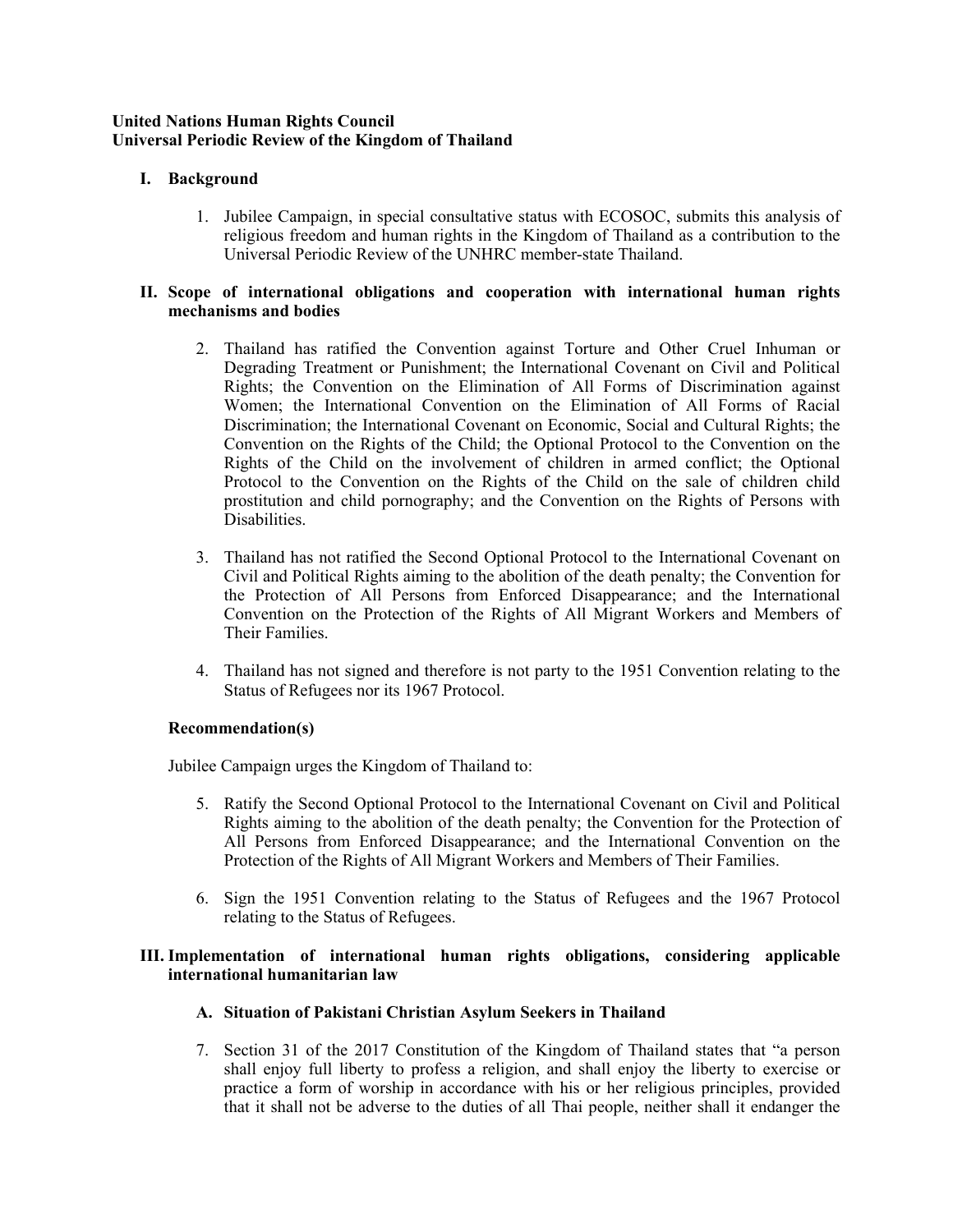safety of the State, nor shall it be contrary to public order or good morals."

- 8. Section 67 of the Constitution states that "the State should suppor<sup>t</sup> and protect Buddhism and other religions".
- 9. Thailand is not party to the 1951 Convention Relating to the Status of Refugees, nor is it party to the 1967 Protocol Relating to the Status of Refugees.
- 10. In April 2019, Jubilee Campaign conducted field research in Thailand, and we presen<sup>t</sup> the following observations and results for submission to the Universal Periodic Review:
- 11. In 2014, and especially in 2015, the influx of Pakistani asylum seekers into Thailand increased dramatically, and they were forced into extremely long waiting periods in the nation'<sup>s</sup> Internal Displacement Centers (IDC)s before they were eventually interviewed years later regarding their escape from home and entry into Thailand. Pakistani Christian asylum-seekers in Thailand reported that these years-long waits often deteriorated their ability to fully remember their entire testimonies, and that their asylum applications are then rejected due to 'lack of credibility.' In Jubilee Campaign'<sup>s</sup> 2019 visit to Thailand'<sup>s</sup> IDC, this problem was solved. Because the exorbitant influx of Pakistani Christians had halted, asylum applications were processed in <sup>a</sup> swift manner.
- 12. Reporting suggests that there have been little to no improvements in the IDC facility since 2015, which is concerning as Pakistani Christian asylum seekers are kept in the most inhumane and deplorable living conditions in this center. There are very few medical services in this center, and those that do exist offer not much more care than simply providing medication that is dangerous for individuals with high blood pressure and diabetes, both of which are medical conditions common among the Pakistani population.
- 13. Bangkok'<sup>s</sup> IDC reportedly has upwards of 100 detainees in <sup>a</sup> single cell, and the overcrowding has caused <sup>a</sup> horrendous stench, inability to sleep, and major sickness. This sickness is exacerbated due to the fact that meals only amount to some boiled rice and boiled cucumber twice <sup>a</sup> day, with infants receiving two bottles of milk per day. 1
- 14. While the quality of health care and medical care in Thailand is superior to that which is in Pakistan, the expenses are much higher, and therefore Pakistani asylum seekers may be disincentivized from seeking medical care when they need it.
- 15. While the opportunity for bail was previously provided to Pakistani Christian detainees in the IDC, that option has since been rescinded, with the exception of mothers and pregnan<sup>t</sup> women. The typical bail amount for mothers is 50,000 bhat ( $\approx$  \$1,400).
- 16. One observable improvement is that minors are no longer held in the IDC.
- 17. For Pakistani Christians that are released from the IDC and wish to return to Pakistan, the International Organization for Migration is active in assisting their return by purchasing flights and helping them acquire other necessary documentation.
- 18. Thailand does not permit refugees and asylum seekers to work legally, thus pushing them to either (1) remain unemployed and suffer from economic hardship, or (2) find illegal

<sup>1</sup> Asif Aqeel, "Pakistani [Christian](https://www.worldwatchmonitor.org/2018/12/pakistani-christian-asylum-seekers-in-thailand-ask-for-help/) asylum seekers in Thailand ask for help", *World Watch Monitor,* <sup>4</sup> December 2018.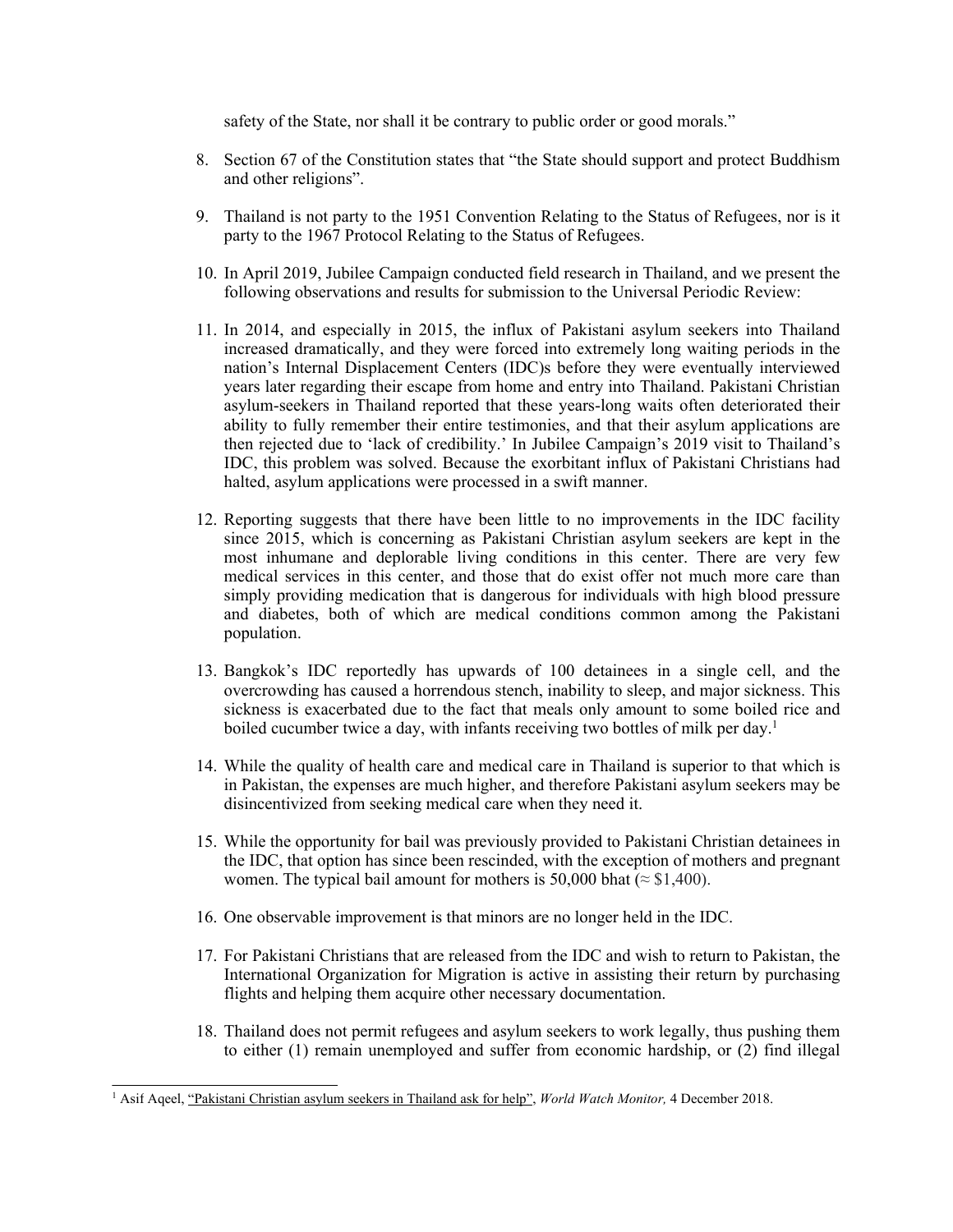work and increase their risk of being arrested or extorted. Jubilee Campaign interviewed one individual who had been arrested four times for engaging in illegal work and therefore fears returning to his job.

- 19. Jubilee Campaign has recorded that some Pakistani Christian asylum seekers falsely reported that UNHCR-employed translators and interpreters, the majority of whom are Ahmadiyya Muslims, are purposely mis-translating interview details in order to damage the credibility of Pakistani Christians' asylum applications. However, Asylum Access Thailand has accompanied some Pakistani Christians to their UNHCR interviews and reported no translation discrepancies and that, in fact, the translation services were of good quality.
- 20. In July 2019, Thai immigration officials arrested some 51 Pakistani Christian asylum seekers from <sup>a</sup> cheap apartment building in Bangkok, where refugee families live and hide away due to their lack of valid documentation. It is believed that the location of these asylum seekers was provided to police by <sup>a</sup> displeased local Thai civilian. When fearful refugees failed to answer their doors to the police, authorities broke in and detained entire families including the elderly and young children.<sup>2</sup>
- 21. In September 2018, UCA News told the story of Pakistani Christian asylum seeker Saleem Iqbal who was detained alongside his brothers for nine years in the Thai IDC. Having escaped Pakistan after receiving numerous death threats for printing Bibles for distribution, Iqbal and his brothers resettled in Bangkok, where they were soon in detention. They were contained to <sup>a</sup> small living-room-sized cell with at least 100 other refugees. The room had just two squatting latrines and one tub, and they were only allowed outdoors for two hours, twice <sup>a</sup> week. 3

Iqbal revealed that some of the other asylum seekers and refugees in his cell that he talked to had been in the IDC for 8, 9, and even 10 years.

- 22. In August 2018, 34-year-old Pakistani Christian asylum seeker Ijaz Tariq passed away from <sup>a</sup> heart attack in Bangkok'<sup>s</sup> IDC just <sup>a</sup> day after he was denied refugee status by the UN High Commissioner for Refugees. Tariq had told immigration authorities in the IDC that he was experiencing severe chest pains, but the officials refused to transport him to the hospital for treatment. 4
- 23. On 23 December 2019, Thai immigration officers conducted an early morning raid in Bangkok and arrested approximately 36 Pakistani Christian asylum seekers. One witness, Joseph, explained that the authorities "came knocking on doors and when the people inside didn'<sup>t</sup> open up, the officers broke the doors down. The authorities took them all, even the kids and women. They are being held at <sup>a</sup> police station. We don['t] know what will happen to them."<sup>5</sup>
- 24. Thai authorities must protect Pakistani Christian asylum seekers from danger, especially in the recent case of Pakistani Christian social activist Faraz Pervaiz. Pervaiz escaped Pakistan and fled to Thailand after images and videos of his statements in suppor<sup>t</sup> of Christians began circulating online, and after he was attacked by <sup>a</sup> group of radical Muslims outside of his home. Following Pervaiz'<sup>s</sup> escape, posters and fliers have been

<sup>2</sup> Union of Catholic Asian News, "Thai police seize 51 Pakistani [Christian](https://www.ucanews.com/news/thai-police-seize-51-pakistani-christian-asylum-seekers/85590) asylum seekers", 9 July 2019.

<sup>3</sup> Tibor Krausz, "[Bangkok](https://www.ucanews.com/news/bangkok-detention-takes-its-toll-on-pakistani-refugees/83405) detention takes its toll on Pakistani refugees", *Union of Catholic Asian News,* 25 September 2018.

<sup>4</sup> Union of Catholic Asian News, "Pakistani Christian [refugee](https://www.ucanews.com/news/pakistani-christian-refugee-dies-in-thai-detention-center/79365) dies in Thai detention center", 10 August 2018.

<sup>5</sup> International Christian Concern, "Dozens of Pakistani Christian [Refugees](https://www.persecution.org/2019/12/23/dozens-pakistani-christian-refugees-arrested-bangkok/) Arrested in Bangkok", *Persecution.org,* 23 December 2019.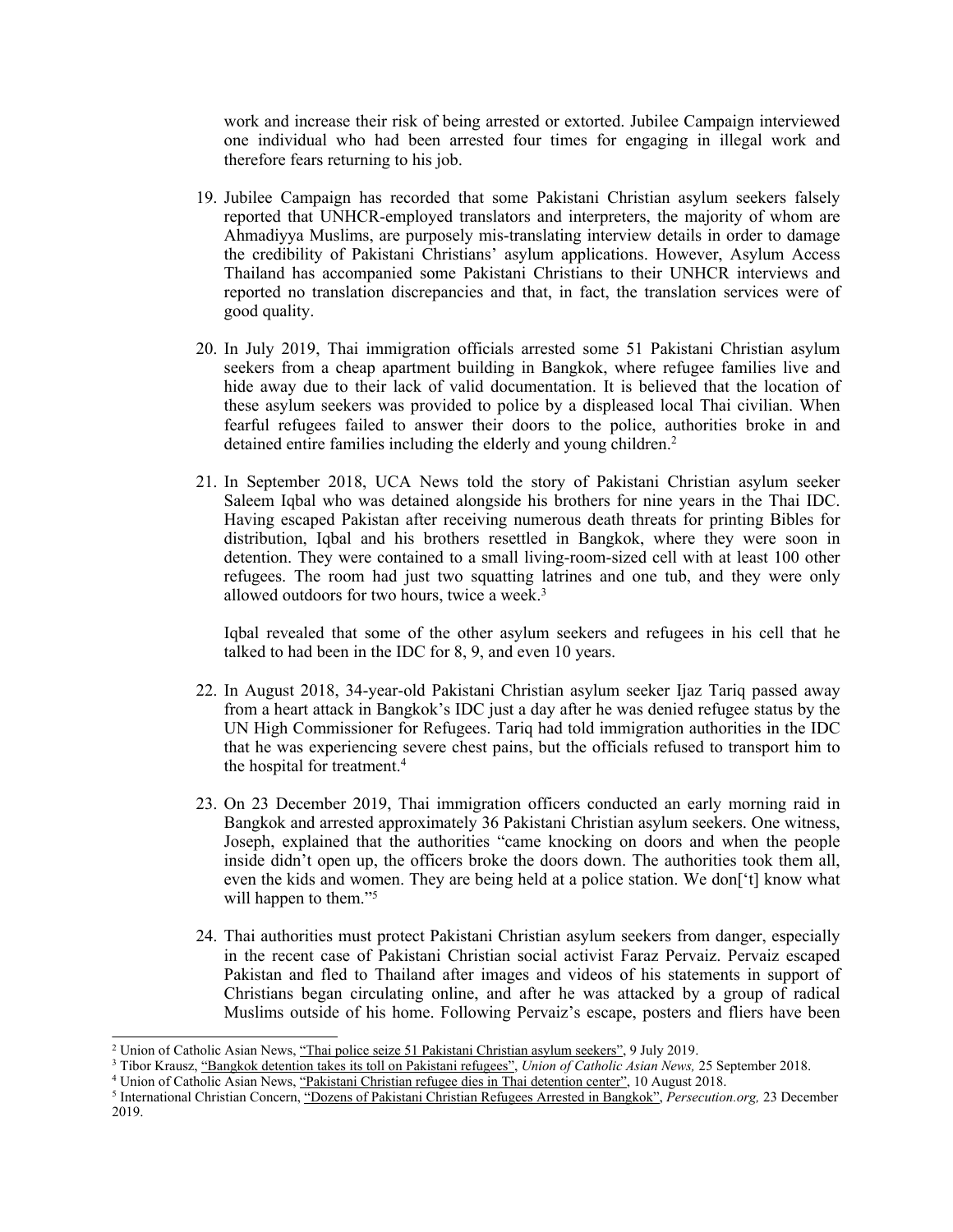placed on buildings in Karachi, Pakistan by radical Muslims who are calling for his death. Some posters offer a bounty of  $\approx$  USD \$62,000 and others up to  $\approx$  USD \$124,000. One radical Pakistani civilian released <sup>a</sup> video calling upon "every Muslim in this world" to travel to Bangkok, locate, and kill Pervaiz. 6

#### **B. Situation of Rohingya Refugees in Thailand**

- 25. According to Human Rights Watch, due to violent persecution of Rohingya in Myanmar'<sup>s</sup> Rakhine state – including extortion during the COVID-19 pandemic, denial of medical treatment and education, and physical assault/use of lethal force by military troops – "in the first months of 2020, numerous boats, each carrying hundreds of Rohingya refugees, left the refugee camps in Cox'<sup>s</sup> Bazar for Malaysia. Authorities from Malaysia and Thailand pushed the boats back to sea, contrary to their international obligations, leaving more than <sup>a</sup> thousand asylum seekers in life-threatening conditions for months."<sup>7</sup>
- 26. In January 2021 it was revealed that 19 Rohingya migrants had escaped conflict-ridden Rakhine state in Myanmar and immigrated to Bangkok, Thailand, where they sought refuge in the northern par<sup>t</sup> of the city. Since 2017 following the Rohingya Genocide, Rohingya citizens in Burma have been facing tremendous religious persecution, and many have relocated primarily to Bangladesh and India.
- 27. Immigration officials rounded up all 19 of the refugees, some of whom are women and children, as well as one Thai couple who had been providing shelter for the refugees. The Rohingya reported that they were planning to stay in Thailand only temporarily before fleeing to Malaysia. The most recent news regarding these refugees is that 7 of the 19 had tested positive for COVID-19 and were receiving treatment, while the remaining 12 were held in quarantine. 8
- 28. In early March 2021, Thai immigration authorities detained 33 Burmese citizens, including 9 Rohingya, from the Thai province of Kanchanburi where they had fled to from Myanmar'<sup>s</sup> Rakhine state. The refugees, one of which was <sup>a</sup> three-year-old child and another an 11-month-old infant, had been clandestinely staying in <sup>a</sup> forest. One of the refugees reported that the group was planning to go to Malaysia, where <sup>a</sup> broker had promised to find them employment. The group of refugees were reported to officials when local civilians noticed that they were suffering from dehydration and starvation.<sup>9</sup>
- 29. Earlier, in May 2020, Human Rights Watch shed light on the situation of 12 Rohingya refugees were arrested in Thailand'<sup>s</sup> Mae Sot district of Tak province and transported to the local detention center. It is estimated that upwards of 200 Rohingya refugees are currently languishing in Thai prison. Human Rights Watch'<sup>s</sup> Asia director, Brad Adams, stated that "the Thai governmen<sup>t</sup> should scrap its policy of summarily locking up Rohingya and throwing away the key, condemning them to indefinite detention in cramped and unhygienic detention centers now susceptible to <sup>a</sup> COVID-19 outbreak". 10

<sup>6</sup> Anugrah Kumar, "Radical Islamists offer \$62K bounty to hunt down, kill Pakistani [Christian](https://www.christianpost.com/news/islamists-offer-bounty-to-kill-pakistani-christian-in-thailand.html) activist in Thailand", *The Christian Post,* 9 November 2020.

<sup>&</sup>lt;sup>7</sup> Human Rights Watch, "An Open Prison without End": Myanmar's Mass Detention of [Rohingya](https://www.hrw.org/report/2020/10/08/open-prison-without-end/myanmars-mass-detention-rohingya-rakhine-state) in Rakhine State, 8 October 2020.

<sup>8</sup> Union of Catholic Asian News, "No hiding <sup>p</sup>lace for [Rohingya](https://www.ucanews.com/news/no-hiding-place-for-rohingya-asylum-seekers-in-thailand/90934) asylum seekers in Thailand", <sup>11</sup> January 2021.

<sup>&</sup>lt;sup>9</sup> Union of Catholic Asian News, "Thailand gets tough on [Myanmar](https://www.ucanews.com/news/thailand-gets-tough-on-myanmar-asylum-seekers/91672) asylum seekers", 8 March 2021.

<sup>&</sup>lt;sup>10</sup> Human Rights Watch, "Thailand: Let UN Refugee Agency Screen [Rohingya](https://www.hrw.org/news/2020/05/21/thailand-let-un-refugee-agency-screen-rohingya#:~:text=The%20government)", 21 May 2020.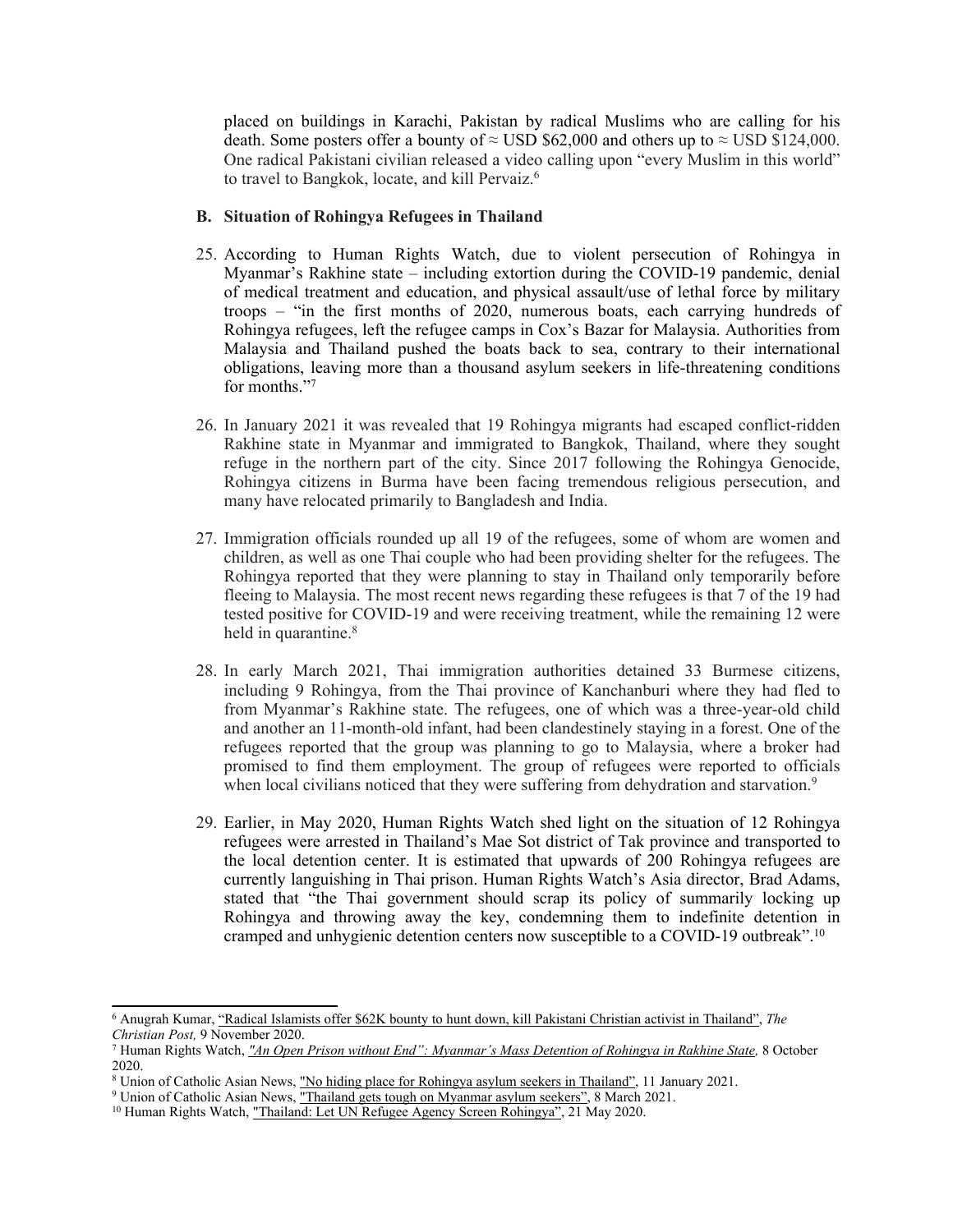- 30. In 2014, Abdul Kalam, <sup>a</sup> Rohingya from Myanmar'<sup>s</sup> Rakhine state, shared his struggles that, despite having formally received refugee status from the UN Refugee Agency 10 years ago, Thailand authorities prohibit Rohingyas from being processed as refugees. About his status in Thailand, he revealed that "I know I am not safe here. I worry <sup>a</sup> lot about it. I have seen too many people die in detention or in human trafficking camps. We were able to negotiate with the police before. But now, for the people who do not have any documents, they can be arrested any time, according to law."<sup>11</sup>
- 31. Though many Rohingya refugees have reported paying brokers thousands of Myanmar Kyat for safe passage to Malaysia and subsequent employment, and many international human rights organizations believe it is highly likely that many Rohingya refugees in Thailand are victims of human trafficking. However, despite that Thailand is signatory to the UN Protocol to Prevent, Suppress and Punish Trafficking in Persons and has implemented its own Anti-Trafficking Act, Thailand has not upheld its obligations to provide victims of trafficking with housing, psychological support, employment and educational opportunities, rehabilitation, or medical treatment. 12

#### **IV. Insurgency in Southern Thailand**

- 32. A low-intensity insurgency has affected the three southernmost provinces of the country since 2004. 13 This has placed the Malay-Muslim majority population against the Kingdom of Thailand. New concerns about the insurgency arose after three fighters were killed by Security Forces. This caused the Barisan Revolusi Nasional (BSN) to declare that their unilateral cease-fire was indeed over. 14
- 33. One province that is raising concern is Yala. Reports in January 2021 indicate that the local police have been working with local clerics to enforce Sharia Law. One action that will be criminalized is couples holding hands in public. Most Muslims in the country practice <sup>a</sup> moderate view of Islam; therefore the installation of traditional Sharia law is <sup>a</sup> reason to be concerned. 15

#### **V. Recommendations**

Jubilee Campaign urges the Kingdom of Thailand to

- 34. Based on the Royal Thai Government'<sup>s</sup> 10 January 2017 Cabinet resolution, develop <sup>a</sup> mechanism for screening refugees and other undocumented foreigners, which includes <sup>a</sup> definition of <sup>a</sup> refugee consistent with international law.
- 35. Create <sup>a</sup> robust administrative and legal framework that enshrines protection of the rights of refugees and migrants.
- 36. Release refugees and asylum seekers detained for irregular migration status from detention and, pending their release, allow UNHCR promp<sup>t</sup> and unfettered access to anyone advancing asylum claims.

<sup>&</sup>lt;sup>11</sup> The New Humanitarian, <u>"Hell is real for the [Rohingyas](https://www.thenewhumanitarian.org/fr/node/254435) in Thailand"</u>, 28 February 2014.

<sup>&</sup>lt;sup>12</sup> Fortify Rights, <u>"Thailand: Protect [Rohingya](https://www.fortifyrights.org/tha-inv-2020-06-05/) Refugees from Forced Return, Indefinite Detention"</u>, 5 June 2020.

<sup>13</sup> Zachary Abuza, *The Ongoing Insurgency in Southern Thailand: Trends in Violence, [Counterinsurgency](https://ndupress.ndu.edu/Portals/68/Documents/stratperspective/inss/Strategic-Perspectives-6.pdf) Operations, and the Impact of National [Politics,](https://ndupress.ndu.edu/Portals/68/Documents/stratperspective/inss/Strategic-Perspectives-6.pdf)* Institute for National Strategic Studies, September 2011.

<sup>14</sup> Craig Keating, "Thailand: Killings of [insurgents](https://www.lowyinstitute.org/the-interpreter/thailand-killings-insurgents-ends-southern-separatist-ceasefire) ends southern separatist ceasefire", *The Interpreter,* 6 May 2020.

<sup>&</sup>lt;sup>15</sup> Union of Catholic Asian News, "Alarm over [enforcement](https://www.ucanews.com/news/alarm-over-enforcement-of-sharia-in-southern-thailand/90865) of Sharia in southern Thailand", 5 January 2021.